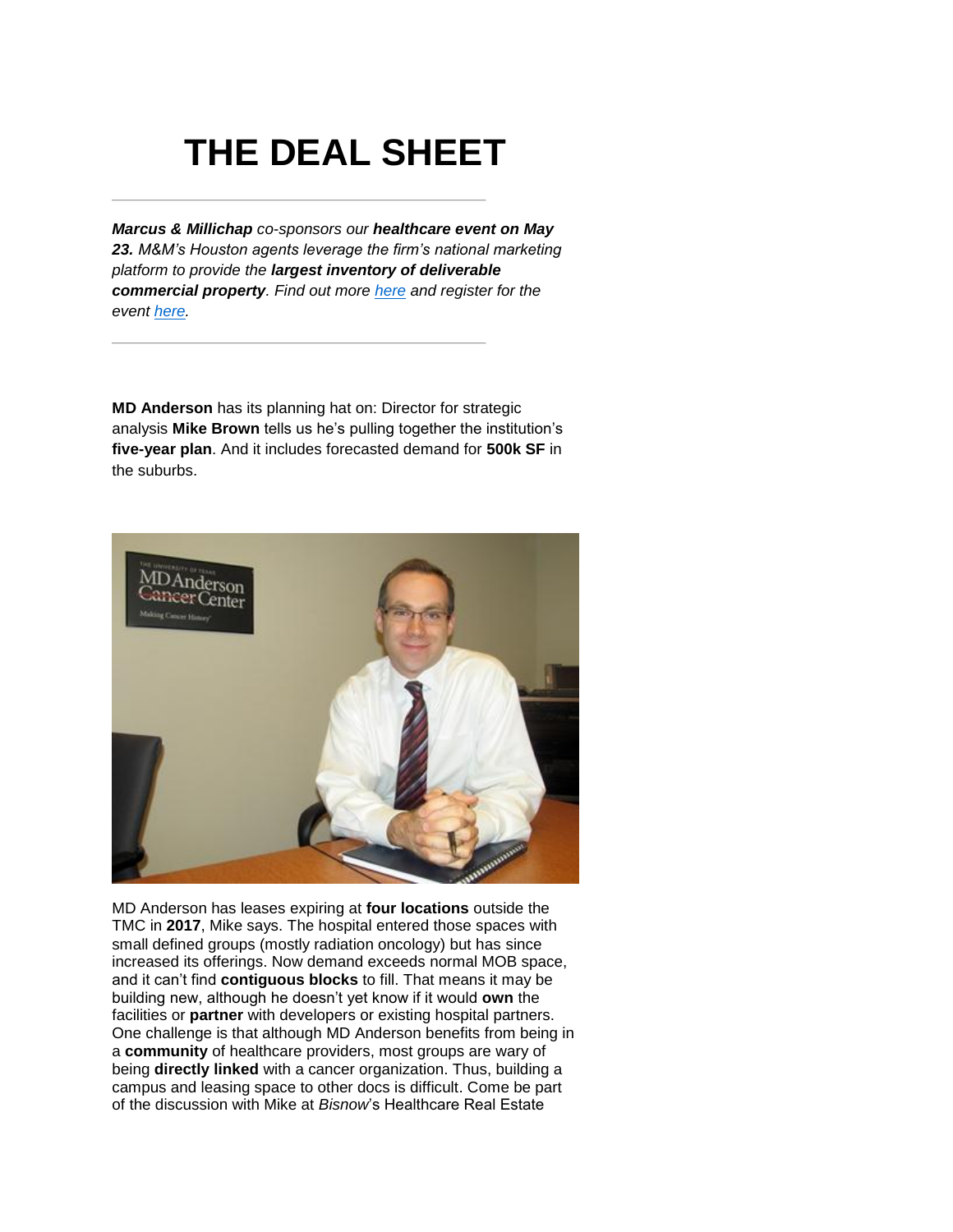Summit Thursday morning. You can still [register here!](http://www.cvent.com/events/houston-healthcare-real-estate-summit/event-summary-ef479abac33d44b1ab95e0e11bdf03b2.aspx?elq=cb6c93ba18524a57aeff55332e1657ab&elqCampaignId=731)



**BISNOW** 

## **YESTERDAY AT ICSC**



Yep, we're in Vegas, where we talked with CBRE head of Americas retail **Naveen Jaggi**. He says his firm's size is a major advantage: It can find a site, build a site, maintain a site, and even provide **supply chain analytics** to help it operate at optimal efficiency. This becomes particularly important, he says, as retailers who were battered by recession are still expected to grow, yet have **leaner resources** to do so. Appropriately, he displays a cup from **Starbucks** since CB reps it in Brazil, and Naveen just helped locate additional outlets in **Rio and Sao Paulo**.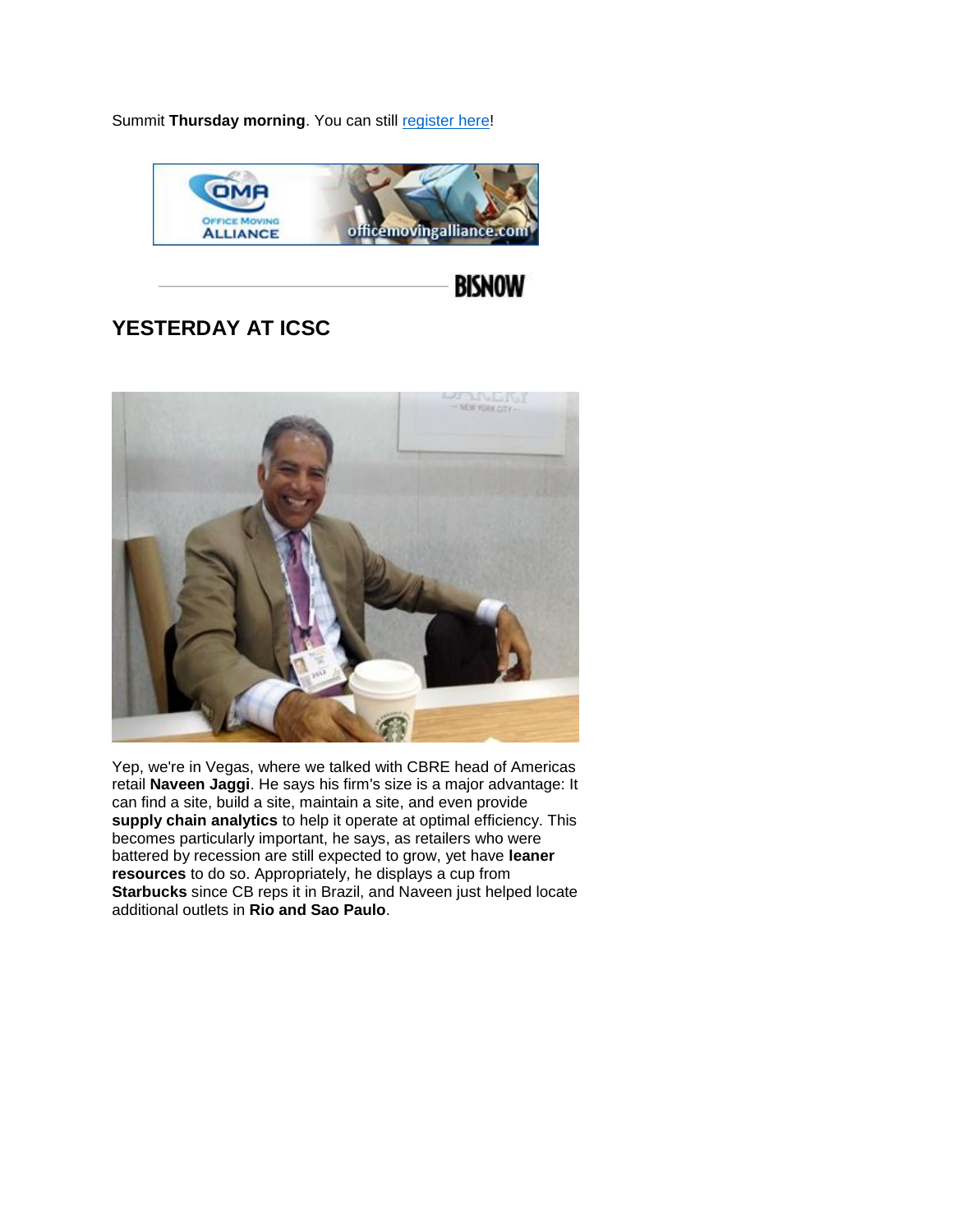

Other recent achievements: Naveen's **18-year-old daughter** is en route to college on a med school track; his 15-year-old son just ran a **4:45 mile** at a state track meet.



Faris Lee president **Rick Chichester** says the Irvine-based regional powerhouse is poised to **spread** its retail investment sales platform into as many as **15 new markets** over the next three years, even beyond recent expansion into Phoenix, Las Vegas, and New York. What's its eye on? Orlando and Miami, Dallas, Atlanta, and any other core areas with high-density retail. (Ahem, Houston Galleria?) And its secret sauce? A **lean and centralized** company. Many talk **integration** but Rick says it's instilled **the culture** because if you don't, he says, "culture eats strategy."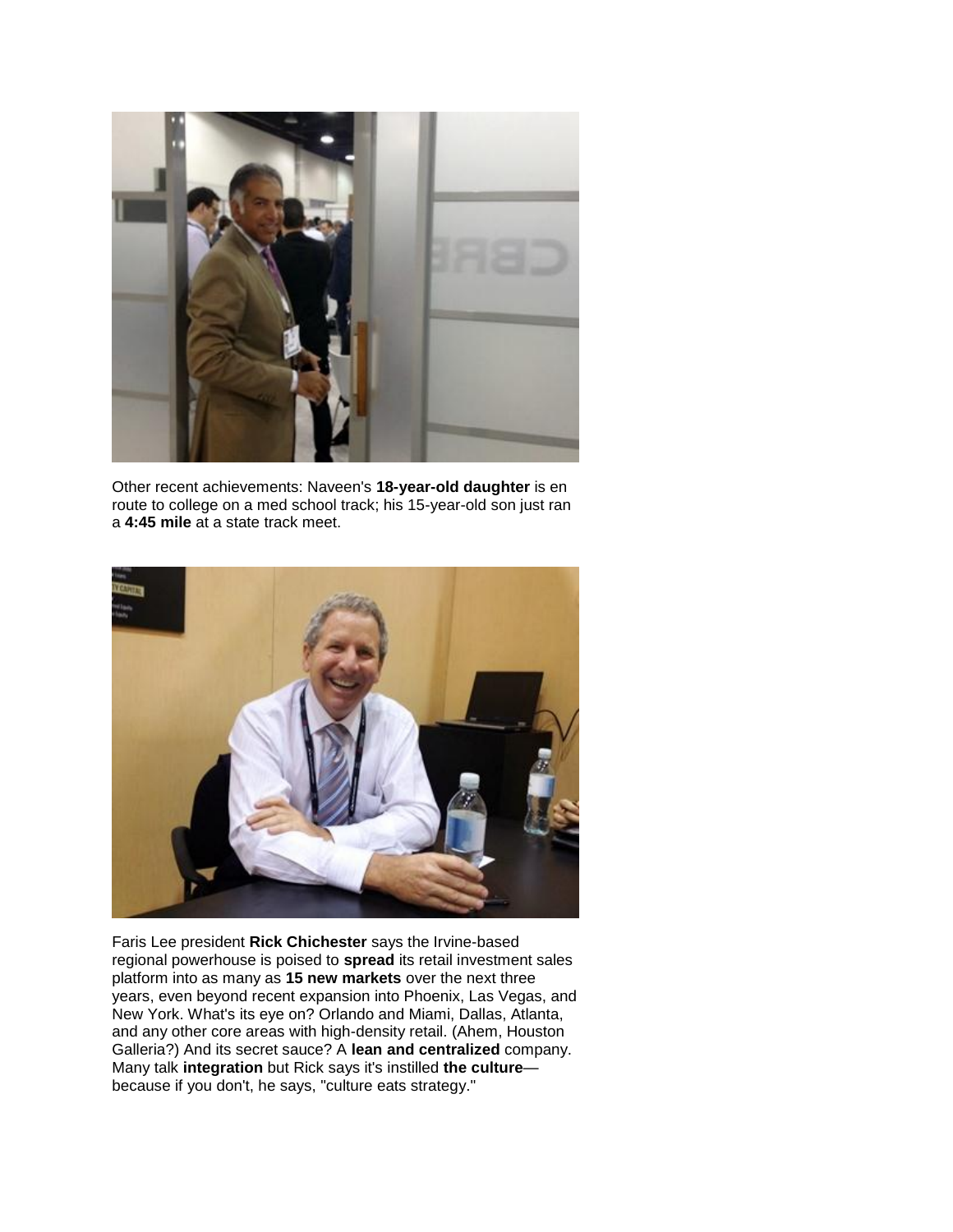#### **PEOPLE**

Moody Rambin's **Derek Beck** was promoted to SVP of its office services division**.** Derek has been with the firm for eight years and has over 20 years of CRE experience in Houston.

\*\*\*

**Sam Thomas** joined Duplantis Design Group as a project manager.

#### **SALES**

**Traditional Family Foods #1** purchased a **one-acre** site in Cinco Ranch at S Fry Rd and Westheimer. It will build a **Chicken Express**, its first location in the Houston area. Transwestern's **Mark Fowler**, **Carlos Bujosa**, and **David Schwarz III** repped the buyer. The firm has since been retained by Cinco Ranch Village Square LP to market its remaining 6.3 acres.

**Trendsetter Engineering** purchased a **1.3-acre** site and a **1.2 acre** site on Rodgers Road. NewQuest's **Ryan Sweeny** repped Trendsetter in both deals, and Parkway United Real Estate's **Diane Rodgers** repped the seller of the smaller sale. The firm will build its HQ on the location.

\*\*\*



**Boxer Property** purchased **1322 Space Park**, a 121k SF property in Nassau Bay. JLL's **Rudy Hubbard** and **Kevin McConn** repped